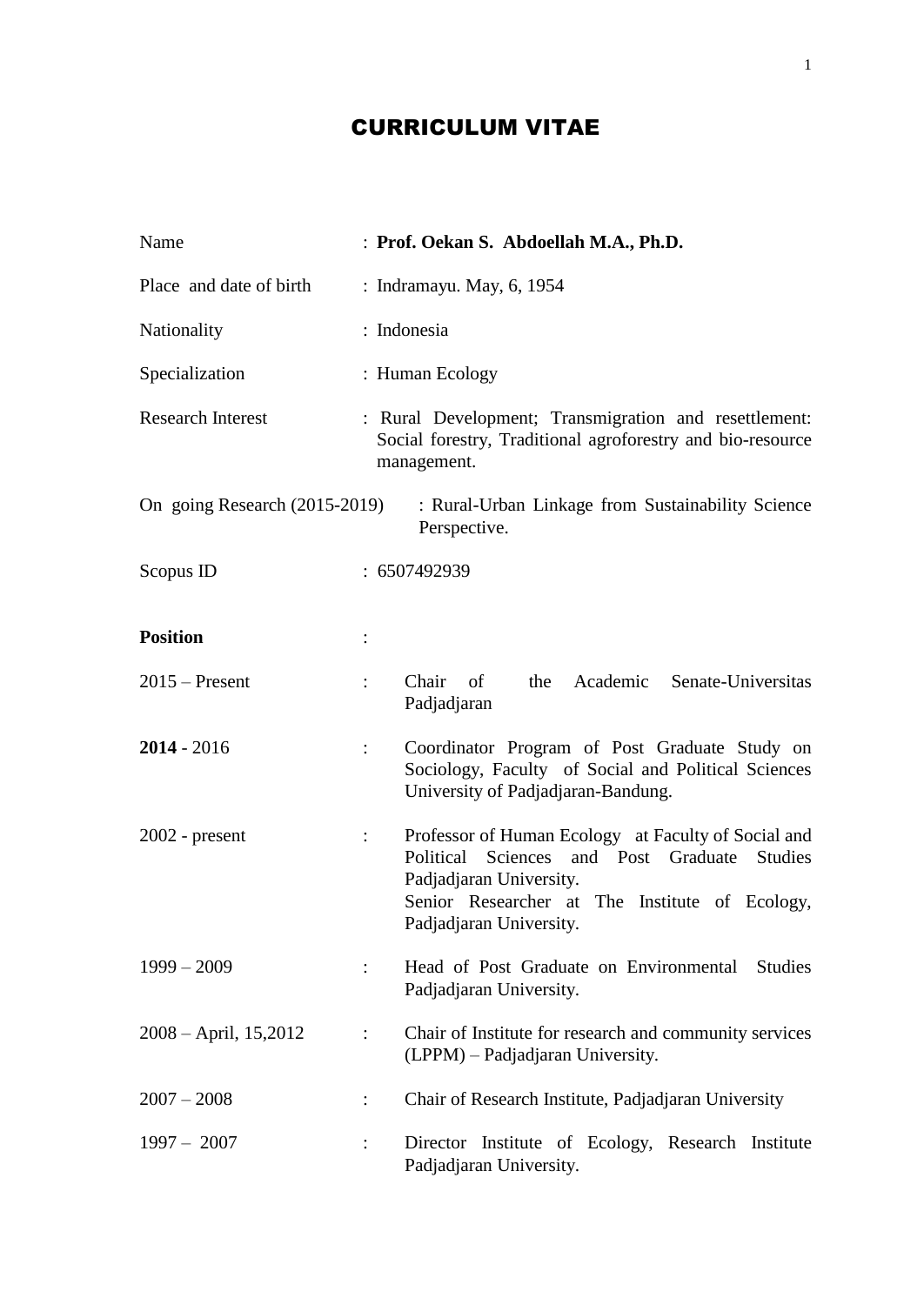| 1996 - 1998                     | Head of Department of Anthropology, Faculty of Social<br>and Political Sciences, Padjadjaran University.                                                                                                                                                                                    |
|---------------------------------|---------------------------------------------------------------------------------------------------------------------------------------------------------------------------------------------------------------------------------------------------------------------------------------------|
| $2010$ – Present                | Member of Advisory Committee for Program toward<br>$\ddot{\cdot}$<br>Green Indonesia. Ministry of Environment, Republic<br>of Indonesia.                                                                                                                                                    |
| $2013$ – Present                | Chair of Department on Sustainable Development for<br>$\ddot{\phantom{a}}$<br><b>Indonesian Professor Association (API)</b>                                                                                                                                                                 |
| $2011$ – Present                | Member of All Indonesian Muslim Intelectual<br>$\ddot{\cdot}$<br>Association (ICMI)-Department Energy, Mining and<br>Environment.                                                                                                                                                           |
| <b>Home address</b>             | : Jl. Permai III A-120<br>Komplek Cipadung Permai<br>Bandung 40614<br>Phone: (022)-7801870<br>E-mail: oekan.abdoellah54@gmail.com                                                                                                                                                           |
| <b>Office address</b>           |                                                                                                                                                                                                                                                                                             |
|                                 | Jl. Raya Bandung-Sumedang Km.21.<br>Jatinangor<br>$-$<br>45363<br>Phone: +622284288870. Fax: +6284288870                                                                                                                                                                                    |
|                                 | Institute of Ecology-Padjadjaran University.<br>Jl.<br>Sekeloa Selatan Bandung 40132-Indonesia. Ph. 022-<br>2502176. Fax: 022-2504982.                                                                                                                                                      |
|                                 | Department of Anthropology, Faculty Social and<br>Political Sciences-Padjadjaran University. Jl. Raya<br>Bandung-Sumedang. Jatinangor-Sumedang.                                                                                                                                             |
| <b>Professional Association</b> | Member of International Association of East West<br>$\ddot{\cdot}$ -<br>Center Alumni, Hawaii.<br>Program Coordinator for the Southeast Asia<br>Sustainable Forest Management Research Network.<br>Member of Southeast Asia University Agricultural<br>$\overline{\phantom{0}}$<br>Network. |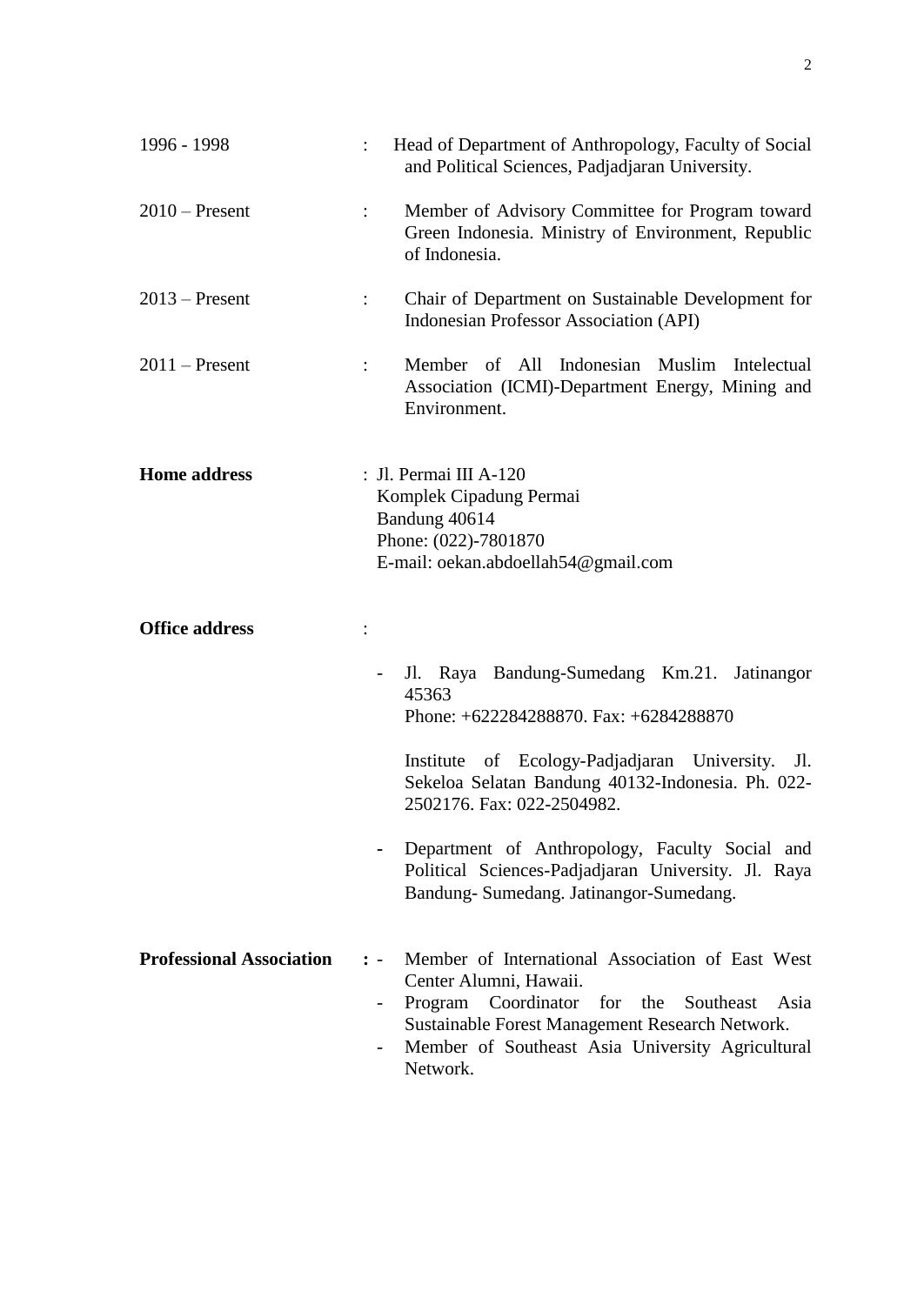# **Educational Backgrounds:**

| 1. May 1990     | : Received PhD, Department of Anthropology - University<br>of California, Berkeley-USA. Specialization: Ecological<br>Anthropology (Human Ecology). Dissertation Title :<br>Indonesian Transmigrants and Adaptation: An ecological<br>Anthropological Perspective. |
|-----------------|--------------------------------------------------------------------------------------------------------------------------------------------------------------------------------------------------------------------------------------------------------------------|
| 2. August, 1984 | : Received Master of Arts, Department of Anthropology-<br>University of California, Berkeley-USA.                                                                                                                                                                  |
| 3. March, 1980  | : Graduated from the Faculty of Science and Mathematics,<br>Department of Biology, Padjadjaran University with<br>specialization on Ecology.                                                                                                                       |
| 4. 2007         | : PPSA XV-LEMHANNAS-RI.                                                                                                                                                                                                                                            |

## **Working Experiences:**

| 1. April - June 1980      | : Visiting Researcher, Department of Human Ecology,<br>School of Health Science, Faculty of Medicine-University<br>of Tokyo, Japan. |
|---------------------------|-------------------------------------------------------------------------------------------------------------------------------------|
| 2. June 1 - Sept 30, 1982 | : Professional Associates, Environment<br>Policy<br>and<br>Institute, East West Center, Hawaii-USA.                                 |
|                           | 3. Dec.15, 1985-Jan. 21, 1986: Research Intern, Environment and Policy Institute. East<br>West Center, Hawaii-USA.                  |
| 4. May 1 - May 15, 1986   | : Professional Associates, Environment and Policy Institute.<br>East West Center, Hawaii-USA.                                       |
| 5. 1992 - 1994            | : World Bank Consultant for Environmental Impact<br>Assessment, PIADP Project.                                                      |
| 6. 1992 - 1994            | : Consultant World Wild Fund for Social Impact of<br>Freeport, Papua.                                                               |
| 7. April - May, 1993      | : Professional Associates, Environment<br>Policy<br>and<br>Institute. East West Center, Hawaii-USA.                                 |
| 8. May 1996 - Dec. 1996   | : Consultant LIPI-BAPPENAS on community development<br>for Coral Reef Management Program (COREMAP).                                 |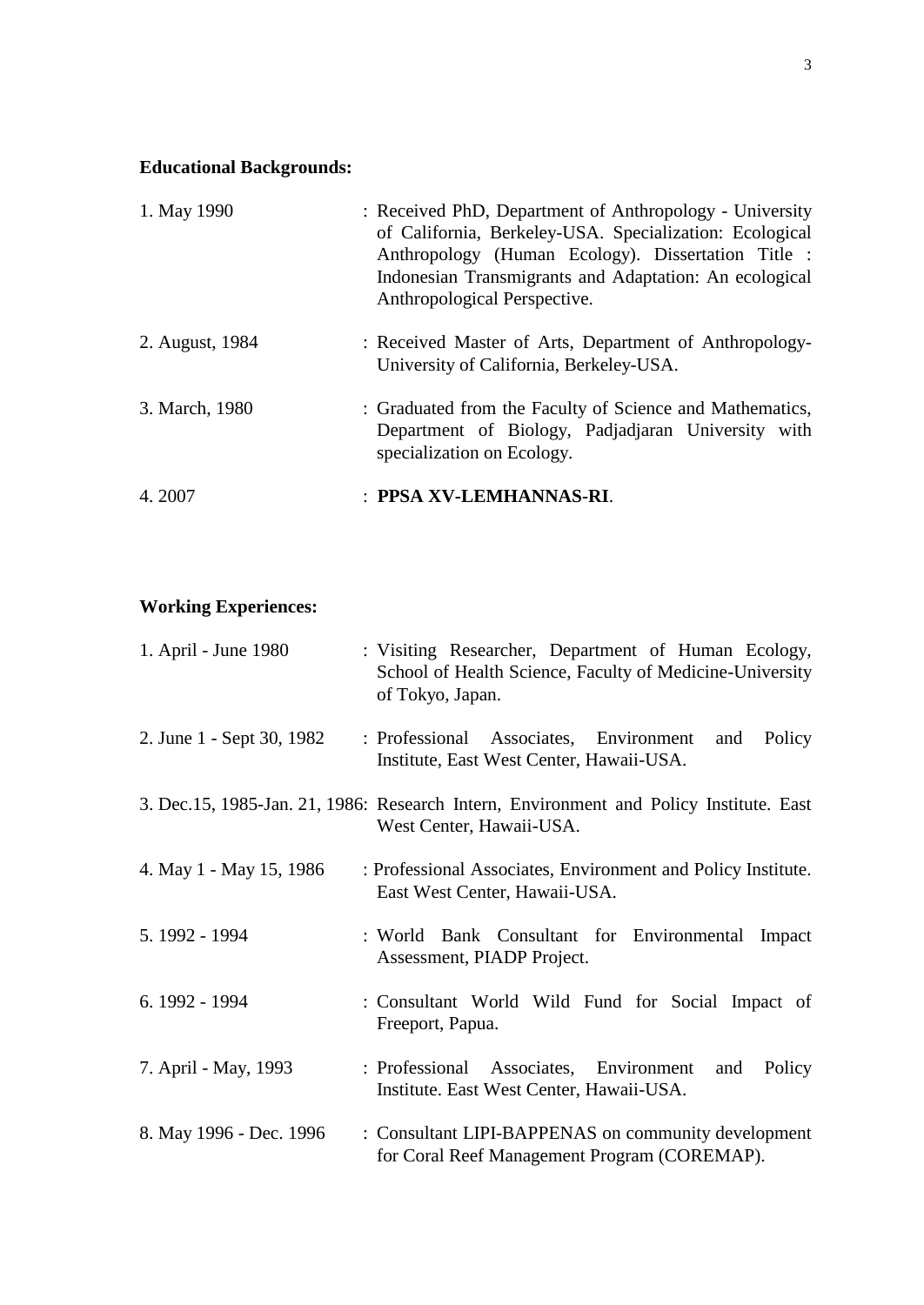| 9. Nov. 10 - Dec. 10, 1996    | : Professional<br>Associates, Environment<br>and Policy<br>Institute. East West Center, Hawaii-USA.                                                                 |
|-------------------------------|---------------------------------------------------------------------------------------------------------------------------------------------------------------------|
| 10.1996 - 1997                | : Coordinator Land Resource Management Agenda 21 for<br>Indonesia. UNDP-Ministry of Environment.                                                                    |
| 11. April $1 -$ August 1999   | : National Project Director for Good Environmental<br>Governance. UNDP-BAPPENAS.                                                                                    |
| $12.1995 - 2006$              | Research Grant Competition (Hibah<br>: Evaluator for<br>Bersaing), Directorate General for Higher Education-<br>Ministry of Education, Republic of Indonesia.       |
| 13. $1997 - 2006$             | : Lecturer for Sekolah Staf dan Komando (SESKO) - TNI<br>Republic of Indonesia and Sekolah Staf dan Komando<br>TNI-AU (Awarded Satyalancana Dwidya Sistha)          |
| 14. January-June 2002         | : National Project Coordinator for Assessment Agenda 21-<br>Indonesia. Ministry of Environment - UNDP.                                                              |
| 15. March 25-April 5, 2002    | : Member of Delegation of Republic Indonesia for The<br>Third Meeting of Preparatory Committee for the World<br>Summit on Sustainable Development. UN-New 'York.    |
| 16. April $23 -$ June 7, 2002 | : Member of Delegation of Republic Indonesia for The<br>Fourth Meeting of Preparatory Committee for the World<br>Summit on Sustainable Development. Bali-Indonesia. |
| 17.2002-2008                  | : Ministry of forestry's evaluation team member for report<br>assessment of working performance of independent<br>appraisal institution.                            |
| 18. $2005 - 2007$             | : Member of Sustainable Development Advisory Council<br>(SDAC) PT. Freeport-Indonesia.                                                                              |

## **Visiting Professor, Research Fellows and Guest Lecturer.**

| 1. April - June 1980 | : Visiting Researcher, Department of Human Ecology,<br>School of Health Science, Faculty of Medicine-University<br>of Tokyo, Japan.                                                       |
|----------------------|-------------------------------------------------------------------------------------------------------------------------------------------------------------------------------------------|
|                      | 2. July 13 – August 15, 2003: Visiting Professor at Faculty of Forestry and<br>Environmental Science, The Institute of Forestry<br>Economics, University of Freiburg, Federal Republic of |

Germany.

4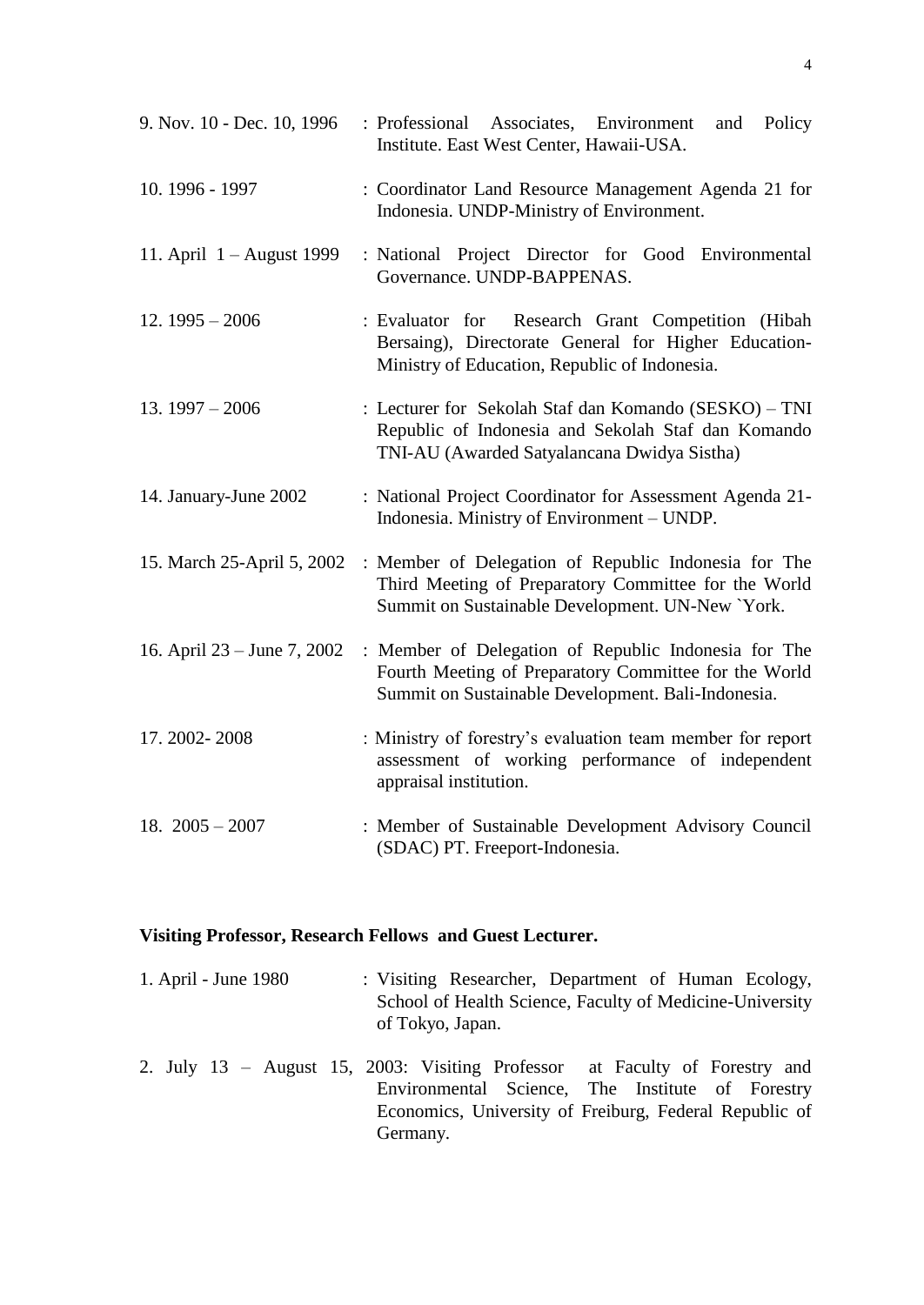|                            | 3. Mei 1 – October 2, 2004 : Visiting Professor at Laboratory of Landscape Ecology<br>and Planning, Department of Ecosystem Studies,<br>Graduate School of Agricultural and Life Sciences,<br>University of Tokyo, Japan.                  |
|----------------------------|--------------------------------------------------------------------------------------------------------------------------------------------------------------------------------------------------------------------------------------------|
| 4. Nov. 24 – Dec. 25. 2004 | : Visiting Professor at Faculty of Forestry<br>and<br>Environmental Science, The Institute of Forestry<br>Economics, University of Freiburg, Federal Republic of<br>Germany.                                                               |
| 5. Oct. 2008- April 2009   | : Visiting Research fellows, Center for Southeast Asian<br>Studies-Kyoto University, Japan.                                                                                                                                                |
| 6. May, 8, 2013            | : Guest lecturer at Faculty of Geology, University of<br>Warsaw-Poland.                                                                                                                                                                    |
| 7. May 19-22, 2015         | : Reviewer Seminar Presentations of the MA students in<br>the field of Agrarian, Food and Environmental Studies<br>(AFES)-International Institute of Social Studies (ISS)<br>Erasmus University Rotterdam-The<br>Hague-The<br>Netherlands. |
| 8. May, 17-21, 2016        | : Reviewer Seminar Presentations of the MA students in<br>the field of Agrarian, Food and Environmental Studies<br>(AFES)-International Institute of Social Studies (ISS)<br>University Rotterdam-The<br>Erasmus<br>Hague-The              |

### **Editor and External Reviewer for International Journal**.

Netherlands

| $1.2006 - 2010$   | : Editor for Journal Sustainability Science, Springer-Tokyo                         |
|-------------------|-------------------------------------------------------------------------------------|
| 2. 2010- present  | : External reviewer untuk Journal Applied Energy, Springer.<br>The Netherland.      |
| 3. 2004 - present | : External reviewer for Journal Agroforestry Systems,<br>Springer. The Netherlands. |

### **Working experiences on Transmigration and Resettlement:**

| 1. October 1979 |  |                         | : Function of homegarden in transmigration areas, South |  |
|-----------------|--|-------------------------|---------------------------------------------------------|--|
|                 |  | and Central Kalimantan. |                                                         |  |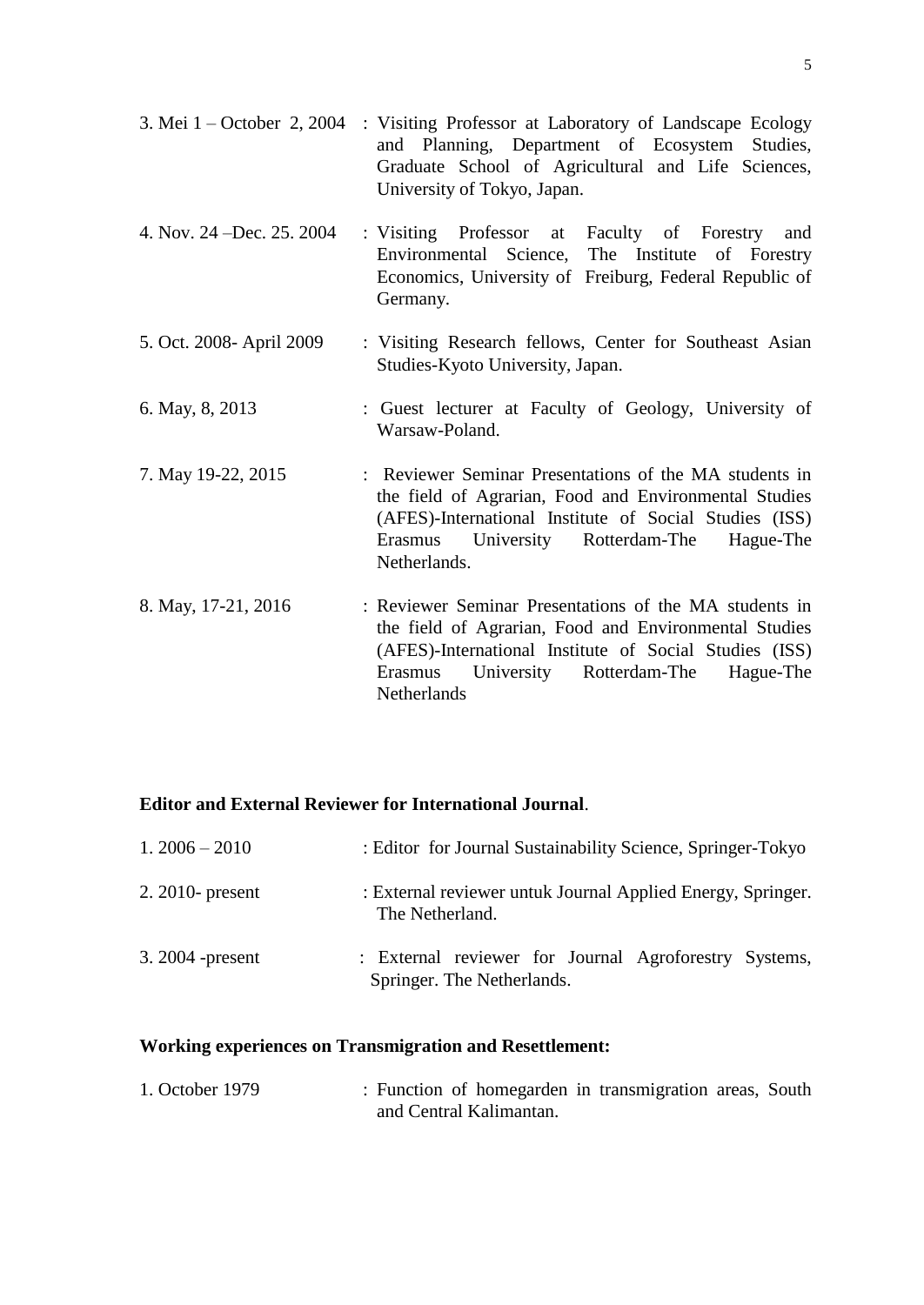| 2. June-August, 1985       | : Preliminary study on comparative adaptive strategies of<br>Transmigrants in Indonesia: A case study in Barambai<br>South Kalimantan.                   |
|----------------------------|----------------------------------------------------------------------------------------------------------------------------------------------------------|
| 3. June 1987 - August 1988 | : Study on comparative adaptive strategies of transmigrants<br>in Indonesia: A case study in Barambai, South<br>Kalimantan                               |
| 4.1994 - 1995              | : Project coordinator resettlement plan of oustees proposed<br>Jatigede multipurpose dam, West Java.                                                     |
| 5. 1994 - 1995             | : Project coordinator for study adaptive strategy of the<br>people affected by the development of Cirata Hydro-<br>electric power project.               |
| 6. 1995 - 1996             | : Project coordinator resettlement study for displaced<br>people in the surrounding proposed Jatigede multipurpose<br>dam, West Java.                    |
| 7.1996 - 1997              | : Project coordinator socialization of integrated farming<br>system for the new settler from proposed Jatigede<br>multipurpose dam in Arinem, West Java. |

### **Working experiences on agroforestry, social forestry and bio-resource management studies:**

| 1. 1979 - 1983   | : Traditional agroforestry studies in West Java and<br>Transmigration areas.                                                                                                                                                                                                       |
|------------------|------------------------------------------------------------------------------------------------------------------------------------------------------------------------------------------------------------------------------------------------------------------------------------|
| 2. 1992 - 1994   | : Project coordinator for diagnostic study of community<br>forest management options in East Kalimantan. Joint<br>project between Institute of Ecology, UNPAD and The<br>Southeast Asia Sustainable Forest Management Research<br>Network, University of California-Berkeley, USA. |
| 3.1994 - 1997    | : Project coordinator the condition of biodiversity<br>maintenance in the Upper Citarum River Basin. Joint<br>project the Institute of Ecology-UNPAD, Southeast Asia<br>University Agricultural Network (SUAN) and East West<br>Center, Hawaii-USA.                                |
| 4. $1998 - 2010$ | : Project Coordinator for Bioresource Management. Joint<br>Project between Institute of Ecology-Research Institute,<br>Padjadjaran University and Tokyo University (JSPS.)                                                                                                         |
| $5.2015 - 2018$  | ; Project Coordinator for Research on Rural-Urban Linkage<br>from Sustainability Science Perspective. Funded by                                                                                                                                                                    |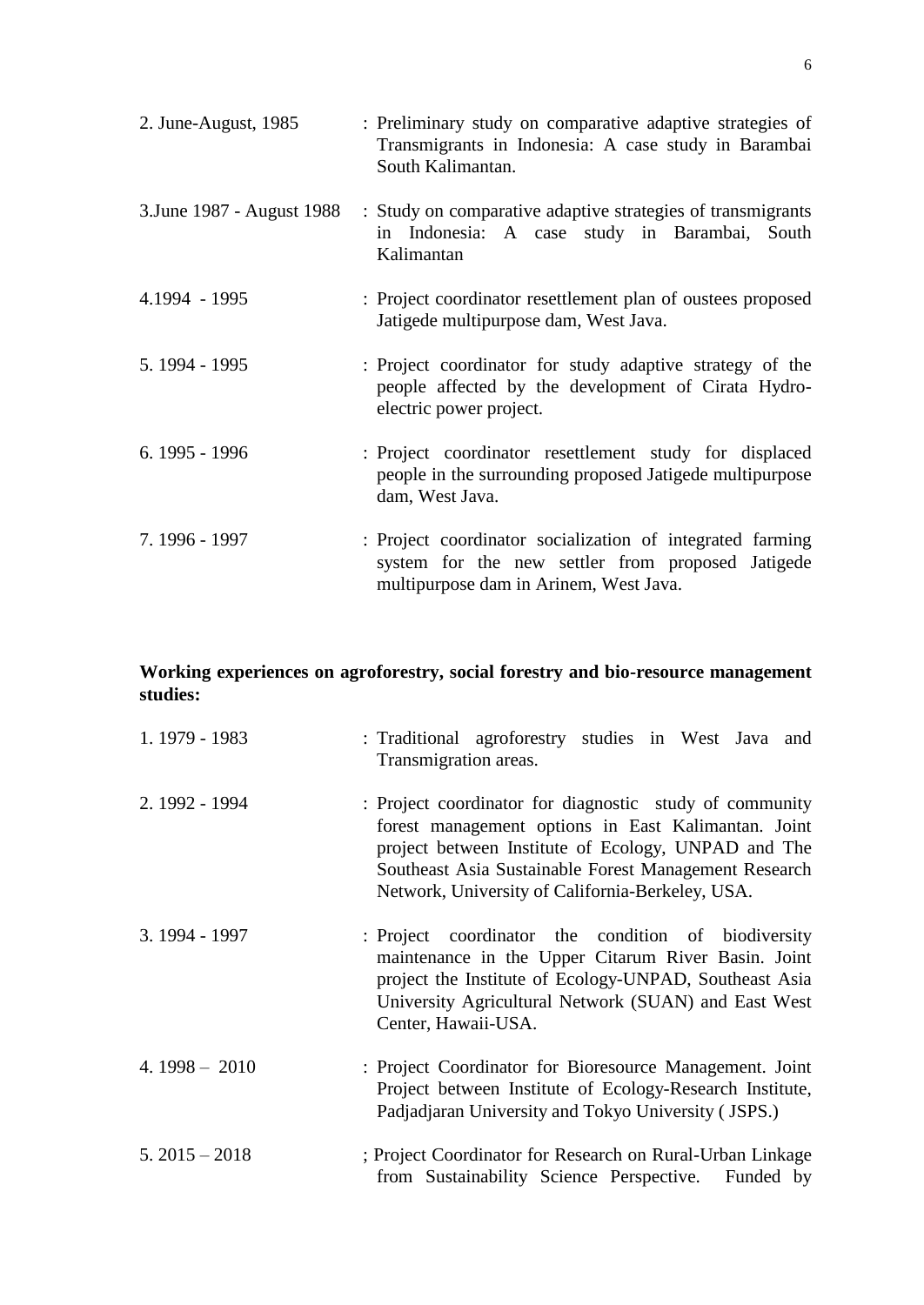Program Academic Leaderships Grant, University oF Padjadjaran-Bandung, Indonesia.

### **Other activities (Symposium, Working groups, etc).**

|                           | Since 1979, active in attending many symposium and working groups both national and<br>international, some of them are :                                                                                                                                                                                |
|---------------------------|---------------------------------------------------------------------------------------------------------------------------------------------------------------------------------------------------------------------------------------------------------------------------------------------------------|
| 1. April 13-21, 1979      | : Attended the International Symposium of Tropical<br>Ecology, Kuala Lumpur, Malaysia.                                                                                                                                                                                                                  |
| 2. Nov. 24 - Dec. 7, 1981 | : Attended the workshop on human agroecosystems<br>interaction. University of the Philippines at Los Banos,<br>Laguna-Philippines.                                                                                                                                                                      |
| 3. March 17 - 20, 1986    | : Attended the International Symposium on<br>the<br>Comparative human ecology of health and survival<br>strategy in Asia and the South Pacific, University of<br>Tokyo, Japan.                                                                                                                          |
| 4. January 6-10, 1986     | : Attended the Southeast Asia Universities Agricultural<br>Network Workshop, Khon Kaen University - Thailand.                                                                                                                                                                                           |
| 5. December 16-31, 1987   | : Attended the First Asian School on conservation Biology.<br>Center for Ecological Science, India Institute of Science,<br>Bangalore-India.                                                                                                                                                            |
| 6. July 21-23, 1991       | : Attended International Conference on Forest-People<br>Interactions in Kalimantan. New York - USA.                                                                                                                                                                                                     |
| 7. June 26 - July 1, 1993 | : Attended the International Congress on Human Evolution<br>in Its Ecological context. Phithecanthropus centennial<br>foundation. 1893 - 1993. Leiden.                                                                                                                                                  |
| 8. March, 1994            | : Attended seminar on Policy dialogue on natural forest<br>regeneration and community management. Program on<br>Environment, East West Center, Hawaii-USA.                                                                                                                                              |
| 9. April 24 - 28, 1995    | : Attended the third planning meeting for the biodiversity<br>study for Indonesia and the Philippines. The conditions of<br>biodiversity maintenance in Asia: Policy linkages between<br>environmental conservation and sustainable development.<br>on Environment-Souteast Asian University<br>Program |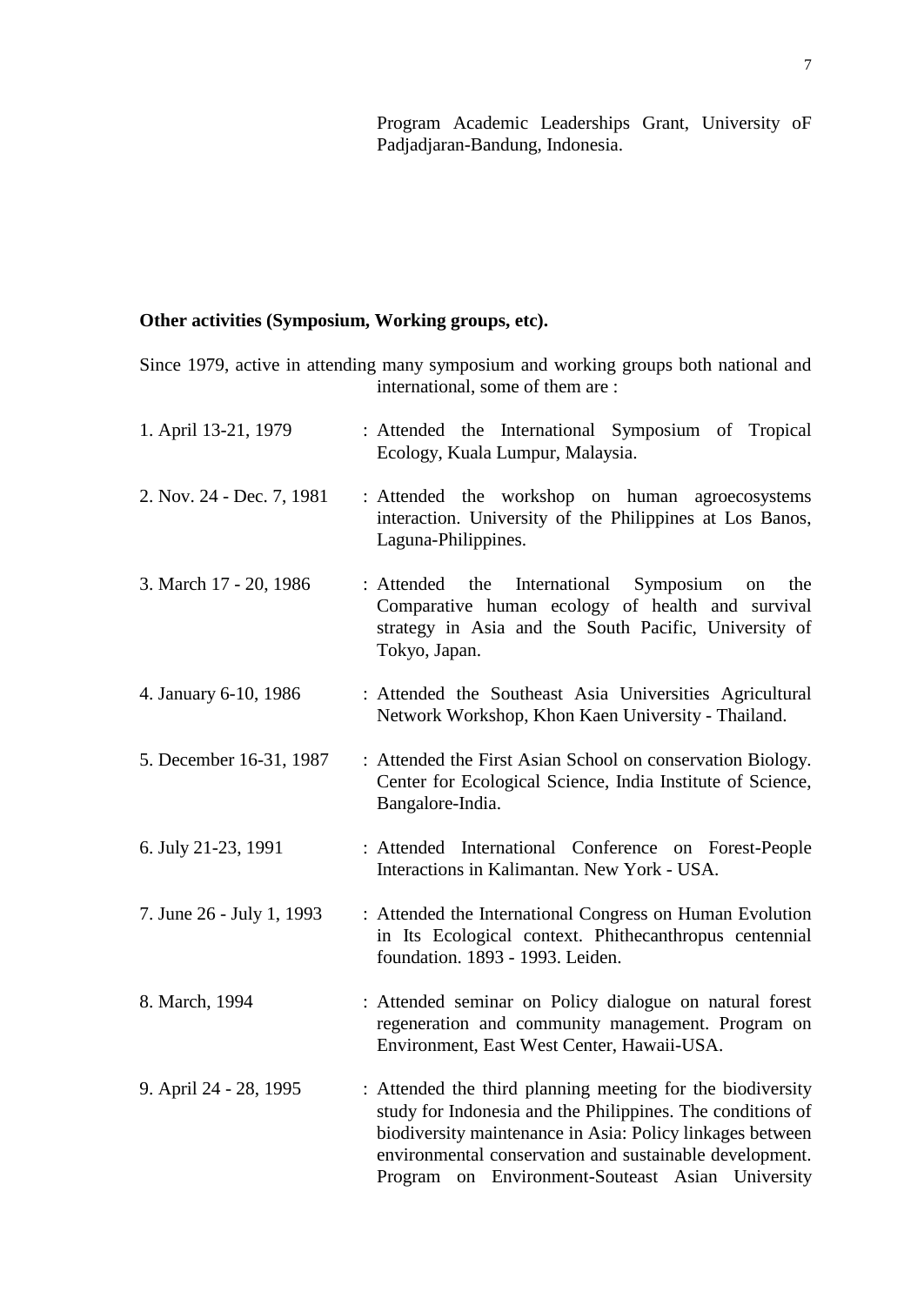Agricultural Network (SUAN)-John D. and Catherine T. MacArthur foundation. Laguna-Philippines.

- 10. Nov. 10 Dec. 10. 1996 : Attended workshop the conditions of biodiversity maintenance in Asia: The policy linkages between environmental conservation and sustainable development. East West Center, Hawaii-USA.
- 11. May 6- May 13, 1997 : Attended workshop on Indigenous Environmental Knowledge and Its Transformations. East West Environmental Linkages Research Network. University of Kent at Canterbury-England.
- 12. October 1 14, 1998 : Attended workshop on Harmonization between Development and Environmental Conservation in Biological Production. University of Tokyo, Japan.
- 13. March  $13 27$ , 1999 : Attended workshop on Environmental Policy. University of Twente, The Netherland.
- 14. October 1 14, 1999 : Attended workshop on Bioresources Management, University of Tokyo, Japan.
- 15. July 25-27, 2000 : Attended YIES International Seminar 2000. Yamanashi-Japan.
- 16. November 13-17, 2000 : Attended International workshop on Sacred Gifts for a Living Planet. Organized by ARC/WWF. Nepal.
- 17. February 21-23, 2001 : Attended the First Seminar on Toward Harmonization betwwen Development and Environmental Conservation in Biological Production. The University of Tokyo-Japan. Sponsored by Japan Society for the Promotion of Science.
- 18. July 17-19, 2001 : Attended International workshop on The Contribution of homegardens to in situ conservation of plant genetic resources in farming system. Witzenhausen, Federal Republic of Germany.
- 19. June 27-29, 2003. : Attented the International Symposium on *Pursuing Sustainable Societies in Diverse Environments*. Kobe-Japan.
- 20. January 6-7, 2004. : Attended the International Seminar on "Towards rural and urban sustainable communities: Restructuring humannature interaction". Bandung-Indonesia.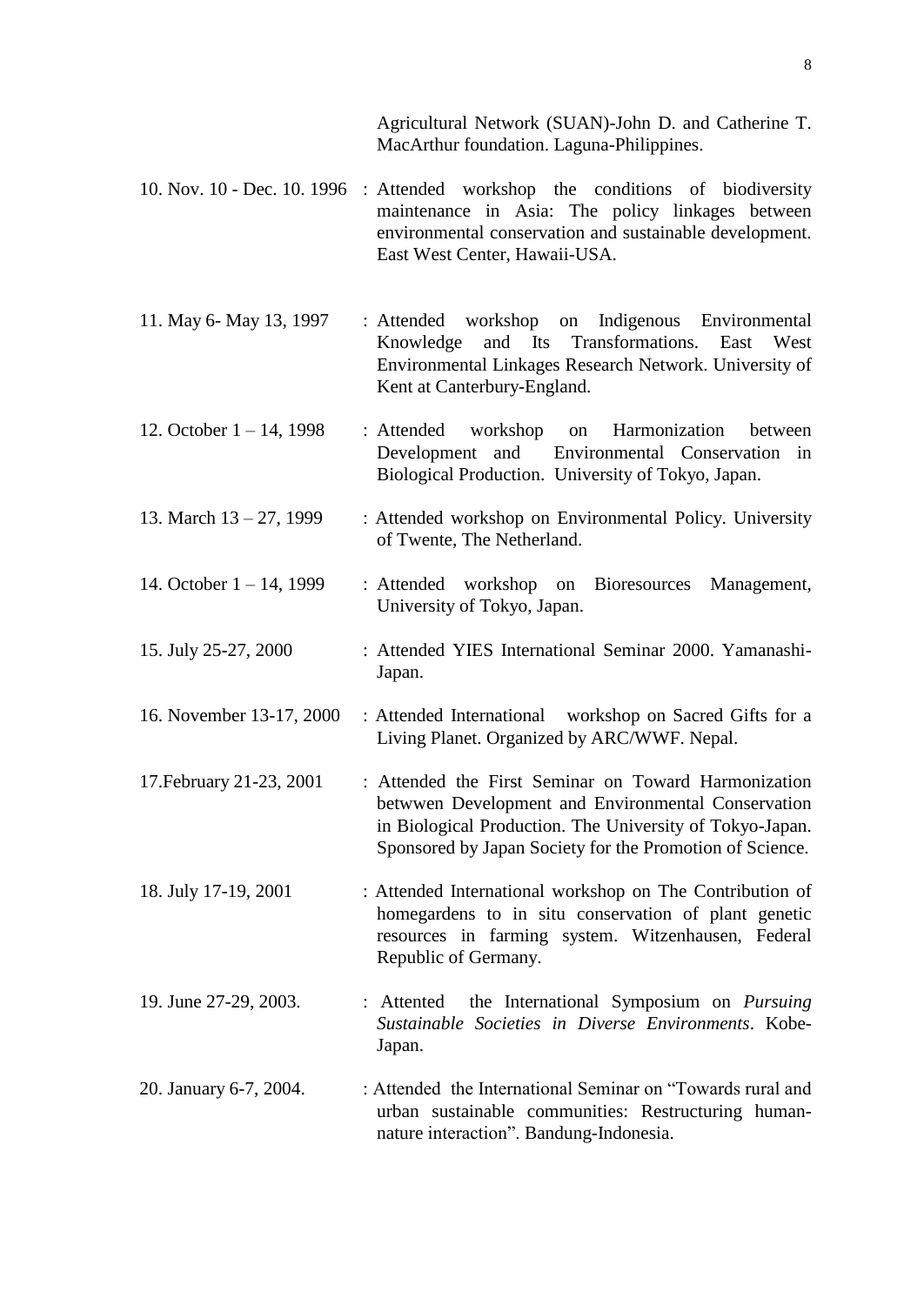21. June 7-12, 2005 : Attended the International seminar on Rural Sustainable Development. Tokyo University, Japan. 22. February 26 –March 3, 2008 : Attended the Last Seminar on Toward Harmonization between Development and Environmental Conservation

> in Biological Production. The University of Tokyo-Japan. Sponsored by Japan Society for the Promotion of Science.

### **Publications (more than 40 papers; some of the papers are ) :**

#### Articles/books

- 1. Abdoellah, O.S. 2016. Sustainable Development in Indonesia: At the Cross Roads (Book in Indonesian,in Press).
- 2. **Abdoellah, O.S.** and Iskandar, J. 2016. "The Talun-Kebun System: Biodiversity Conservation and Poverty Alleviation in West Java, Indonesia" edited by Malcolm Cairns in "Shifting Cultivation and Environmental Change: Indigenous People, Agriculture and Forest Conservation".Forthcoming volume, Earthscan publisher (In Press).
- 3. **N**apsiah; Gunawan, B; Abdoellah,O.S.; and Sulaeman, M. 2016. Value Rationality of People Living on The Slope of Merapi in Yogyakarta. Analisa Journal of Social Science and Religion. Vol. 01 No. 01. (105-120).
- 4. **A**stari, A.J.; Asdak, C; Abdoellah, O.S.; and Lovett, J.C. 2015. The Development of Local Ecological Criteria for Sustainable Oil Palm Plantation in Belitung Island (A Case Study in Nyuruk and Tanjung Rusa). Proceeding International Symposium on Sustainability Science. ISBN: 978-602-72141-0-1.
- 5. Abdoellah, O.S.; Parikesit; Okubo, S.; Withaningsih, S; Takeuchi, K.; and Mizuno, K. , 2015. Perceptions of owners on the roles and future of bamboo-tree gardens in the agricultural landscape of the upper Citarum Basin, West Java-Indonesia. Agricultural Sciences, 6 (1333-1351). Published online November 2015 in SciRes. <http://www.scirp.org/journal/as> [http://dx.doi.org/10.4236/as.2015.611128.](http://dx.doi.org/10.4236/as.2015.611128) Scientific Research Publishing.
- 6. Sekiyama, M; Hong Wei Jiang; Gunawan, B; Dewanti, L; Honda, R; Furusawa, H; **Abdoellah, O**; and Watanabe, C. 2015. Double burden of malnutrition in rural West Java: Household level analysis for father-child and mother-child pairs and the association with dietary intake. Nutrients 7 (8376-8391); doi:10.3390/nu7105399. MDPI.
- 7. Sekiyama, M; Shimmura, T; Nakazaki, M; Akbar,I.B; Gunawan, B; **Abdoellah,O**; Masria, S; Dewanti, L; Othsuka, R; and Watanabe, C. 2015. Organophosphorus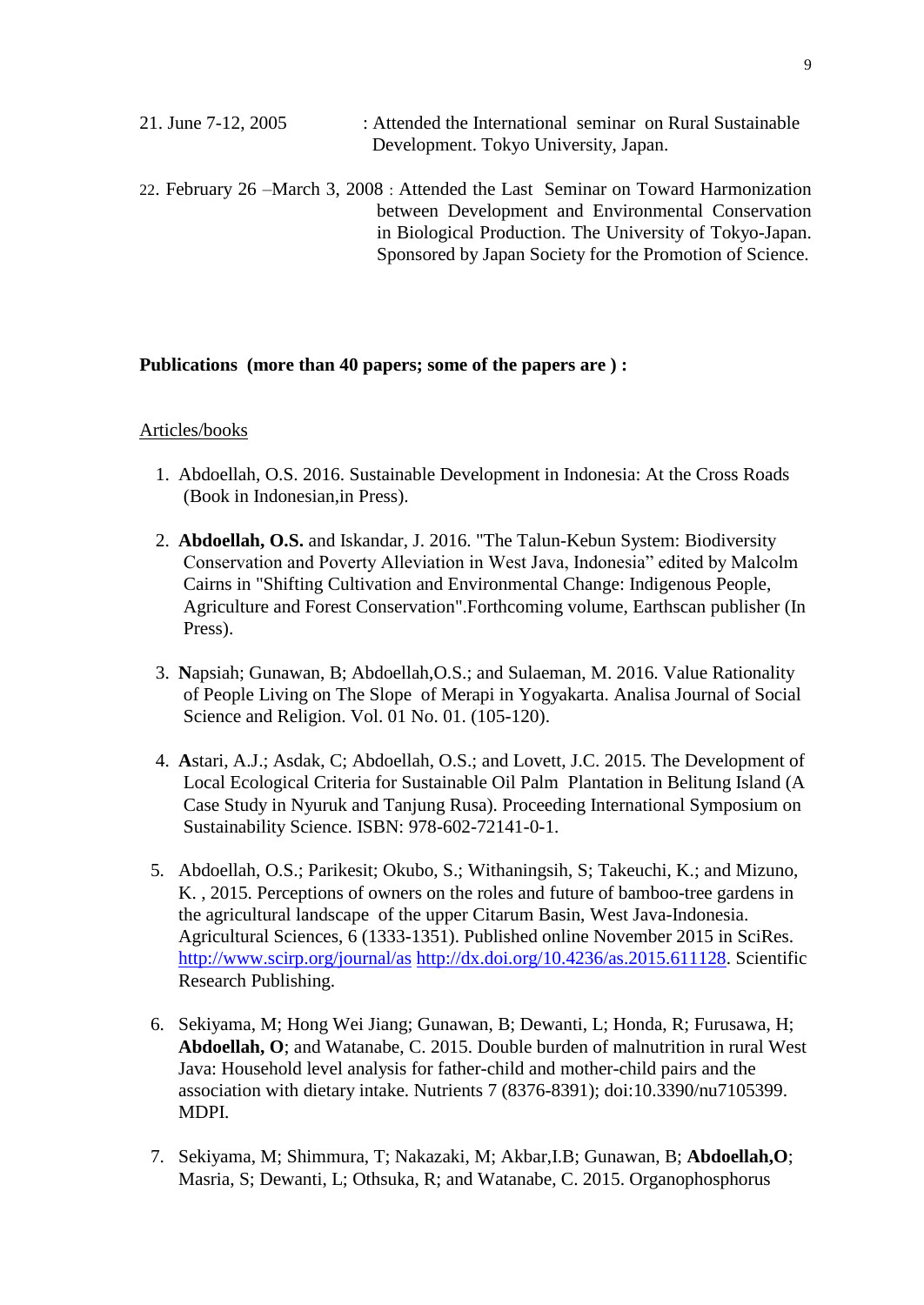Pesticide Exposure of School Children in Agricultural Villages in Indonesia. Journal of Pregnancy and Child Health 2: 153. Doi:10.4172/2376-127X1000153.

- 8. Fatimatuzzahroh, F.; Abdoellah, O.S.; and Sunardi 2015. The Potential of Pesantren in Sustainable Rural Development. (Case Study: Pesantren Buntet in Rural Mertapada Kulon, Subdistrict Astana Japura, Regency Cirebon, Province West Java) Jurnal Ilmiah Peuradeun. International Multidisciplinary Journal. Vol. 3. No. 2. http://www.scadindependent.org.
- 9. **Abdoellah, O.S.** 2012. Ecological Anthropology: Concept, Theory and Its Application in the Context of Sustainable Development. AIPI-Bandung-Puslitbang KPK, and M63 Foundation Press (Book in Indonesian).
- 10. Okubo,O.S.; Parikesit; Harashina, K.; Muhamad, D.; **Abdoellah, O.S**.; and Takeuchi, K. 2010. Traditional perennial crop-based agroforestry in West Java: the tradeoff between on-farm biodiversity and income. Journal of Agroforestry System 80: 17-31. Springer.
- 11. Abdoellah, O.S.;Hadikusumah, H., Takeuchi, K., Okubo, S., and Parikesit, 2006. Commercialization of homegardens in an Indonesian village: vegetation composition and functional changes. In B.M. Kumar and P.K.R. Nair Editors. Tropical Homegardens: A Time-Tested Example of Sustainable Agroforestry. Springer, The Netherlands.
- 12. Abdoellah, O.S.;Hadikusumah, H., Takeuchi, K., Okubo, S., and Parikesit, 2006. Commercialization of homegardens in an Indonesian village: vegetation composition and functional changes. *Journal of Agroforestry System*.
- 13. Gunawan, B., Parikesit and Abdoellah, O.S. Micro-level implication for macro-level policy: a case study of biodiversity and society in the Upper Citarum River Basin, West Java, 2005. In: Dove, M.R., Sajise P.E. and Doolitle, D.D. (eds.), *Biodiversity and Society in Southeast Asia*: *case studies of the interface between nature and culture.* Southeast Asia monograph series, Vol. 54. University of Yale Press, New Haven, Connecticut-USA.
- 14. Gunawan, B., Takeuchi, K., Tsunekawa, A. and Abdoellah, O.S., 2004 Community dependency on forest resources in West Java, Indonesia: the need to re-involve local people in forest management, *Journal of Sustainable Forestry*.Vol.18 (4). pp. 29 - 46.
- 15. Parikesit, Takeuchi, K., Tsnukawa, A., and Abdoellah, O.S., 2003. Non-forest fuelwood acquisition and transition in type of energy for domestic uses in the changing agricultural landscape of the upper Citarum Watershed, Indonesia. In: Hayashi, Y, Manuwoto, S. and Hartono, S. (eds.), *Sustainable Agriculture in Rural Indonesia*. Gadjah Mada University Press, Yogyakarta, pp. 449-468.
- 16. Kubota, N, Hadikusumah, H.Y., Abdoellah, O.S. and Sugiyama, N., 2003. Changes in the performance of the homegardens in West Java for twenty years 1: changes in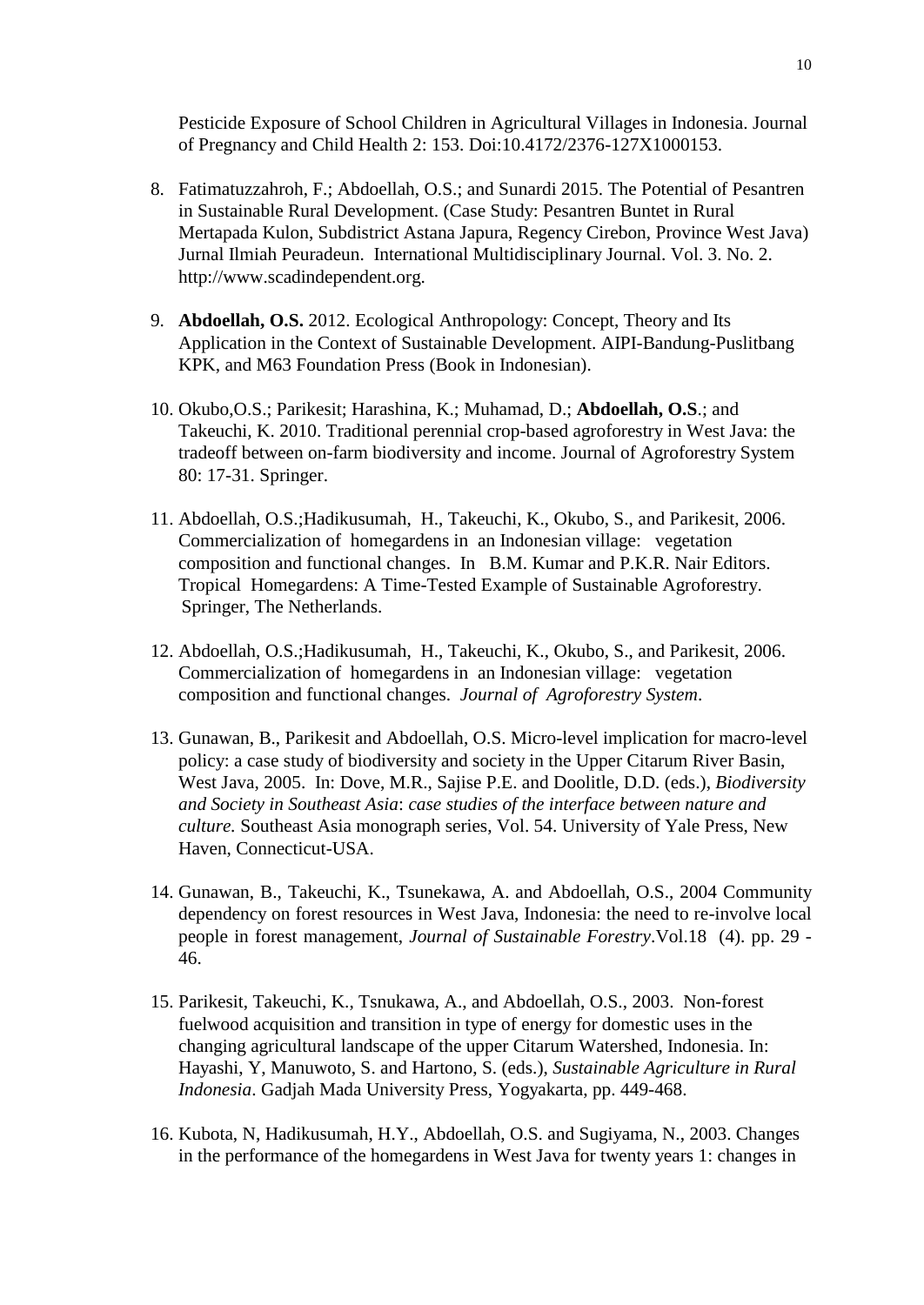the function of homegardens. In: Hayashi, Y, Manuwoto, S. and Hartono, S. (eds.), Gadjah Mada University Press, Yogyakarta, pp. 111 -122.

- 17. Kubota, N, Hadikusumah, H.Y., Abdoellah, O.S. and Sugiyama, N., 2003. Changes in the performance of the homegardens in West Java for twenty years 2: changes in the utilization of cultivated plants in the homegardens. In: Hayashi, Y, Manuwoto, S. and Hartono, S. (eds.), *Sustainable Agriculture in Rural Indonesia*. Gadjah Mada University Press, Yogyakarta, pp. 123 -138.
- 18. Abdoellah, O.S., 2003. Coping with environmental degradation in the context of watershed: human ecological perspective. In: Hayashi, Y, Manuwoto, S. and Hartono, S. (eds.), *Sustainable Agriculture in Rural Indonesia*. Gadjah Mada University Press, Yogyakarta, pp. 429-438.
- 19. Kubota, N, Hadikusumah, H.Y., Abdoellah, O.S. and Sugiyama, N., 2002. Changes in the performance of the homegardens in West Java for twenty years (1): changes in the function of homegardens. *Japanese Journal of Tropical Agriculture*. Vol. 46. No. 3. September 2002. pp. 143-151.
- 20. Kubota, N, Hadikusumah, H.Y., Abdoellah, O.S. and Sugiyama, N., 2002. Changes in the performance of the homegardens in West Java for twenty years (2): changes in the utilization of cultivated plants in the homegardens. *Japanese Journal of Tropical Agriculture*. Vol. 46. No. 3. September 2002. pp. 152-161.
- 21. Abdoellah, O. S., Asdak, C., Gunawan, B., and Kurnani, B. A. (eds.), 2002. *Genetic Engineering: Challenges and Hopes*. Unpad Press, Bandung. (in Indonesian)
- 22. Sumardja, E., Kartakusumah, D.A., Oratmangun, D., Abdoellah, O.S., Jhamtani, H., Sari, A.P., Hadi, I., Tharyat, T., Renggana, A., Lubis, S., and Indrijatiningrum, M., 2002. From crisis to sustainability: paving the way for sustainable development in Indonesia. *Overview of the Implementation of Agenda 21*. Ministry of Environment, Republic of Indonesia, Jakarta.
- 23. Gunawan, B, Parikesit, and Abdoellah, O.S., 2002. Environmental degradation and food security: case study in the upper Citarum. In: Krisnamurthi, B, Susila, D.A.B. and Kriswantriyono, A. (eds.), *Population Pressure, Environmental Degradation and Food Security*. Center for Development Studies, IPB, Bogor, pp. 137-175. (in Indonesian)
- 24. Abdoellah, O.S., 2001. Coping with environmental degradation in the context of watershed: human ecological perspective. *International Journal of Environmental Sciences*, 8(6), 505-514.
- 25. Parikesit, Takeuchi, K., Tsunekawa, A. and Abdoellah, O.S., 2000. Non-forest fuelwood acquisition and transition in type of energy for domestic uses in the changing agricultural landscape of the upper Citarum Watershed, Indonesia. *Agriculture, Ecosystems and Environment*, 84, 245-258.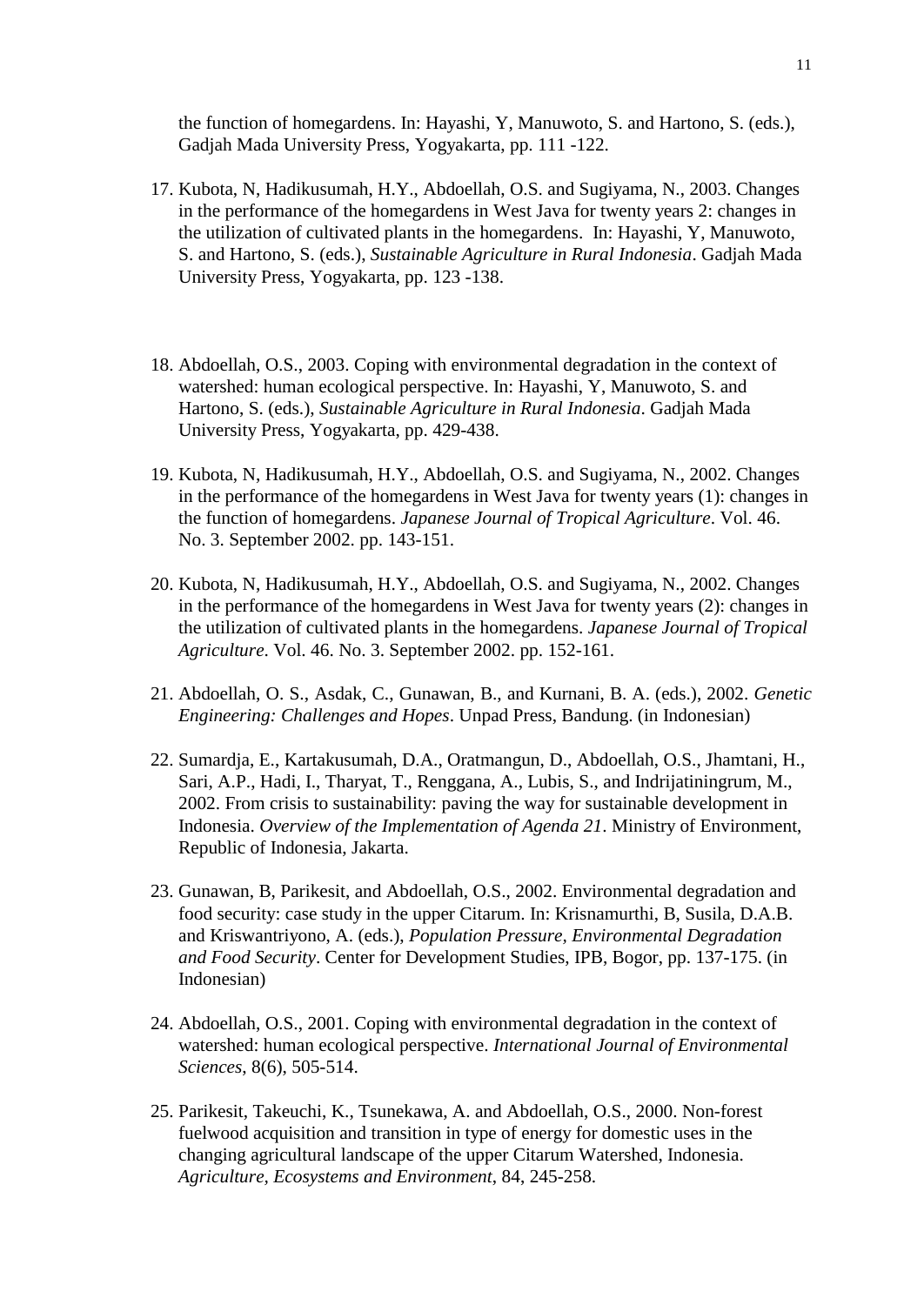- 26. Abdoellah, O.S. and Asdak, C., 2000. Shifting the paradigm on environmental management: A challenge to achieve New Indonesia. *Journal Ecology and Development*. No. 4. August 2000. Institute of Ecology, Padjadjaran University. Bandung-Indonesia. pp. 5-17 (In Indonesian)
- 27. Asdak, C. and Abdoellah O.S., 1999. Integrated watershed management toward a sustainable coastal and marine areas development. *Journal man and environment*. Journal of the Center for environmental studies Gadjahmada University, Indonesia. No. 17. pp. 22- 31 (In Indonesian)
- 28. Gunawan, B., Parikesit, Abdoellah, O.S. and Kotanegara, R., 1997. Rapid appraisal for biodiversity maintenance: an alternative approach for assessing biodiversity condition and maintenance. In: Dove, M.R. and Sajise, P.E. (eds.), *The Conditions of Biodiversity Maintenance in Asia*. East West Center of Hawaii University, Honolulu, pp. 125-137.
- 29. Gunawan, B., Abdoellah, O.S. and Purnawan, E., 1997. The Dilemma of dairy cattle project in upper Citarum river basin. In: Dove, M.R. and Sajise, P.E. (eds.), *The Conditions of Biodiversity Maintenance in Asia*. East West Center of Hawaii University, Honolulu, pp. 113-123.
- 30. Abdoellah, O.S. et al., 1997. Biodiversity condition and its maintenance in the upper Citarum river basin. In: Dove, M.R. and Sajise, P.E. (eds.), *The Conditions of Biodiversity Maintenance in Asia*. East West Center of Hawaii University, Honolulu, pp. 1-15.
- 31. Abdoellah, O.S., 1997. Transmigrants' adaptation: an ecological anthropological perspective. *Prisma*, 7, 51-63. (in Indonesian)
- 32. Abdoellah, O.S., 1996. Social and environmental impacts of transmigration: a case study in Barambai, South Kalimantan. In: Padoch, C. and Peluso, N.L. (eds.), *Borneo in transition: People, Forests, conservation, and development.* Oxford University Press, London, pp. 266-279.
- 33. Abdoellah, O.S. et al., 1995. *Adaptive strategies of the people affected by the development of Cirata Hydro-electric Power Project*. Institute of Ecology of Padjadjaran University, Bandung. (in Indonesian)
- 34. Abdoellah, O.S. and Parikesit, 1995. The non-align movement towards 21st century: environmental dimension. In: Sudarsono, J. (ed.), *The Non-Aligned Movement Towards the Next Millenium*. Pustaka Sinar Harapan, Jakarta. 40 pp.
- 35. Abdoellah, O.S., 1993. *Indonesian Transmigrants and Adaptation: An Ecological Anthropological Perspectives*. Centers for Southeast Asia Studies of University of California, Berkeley.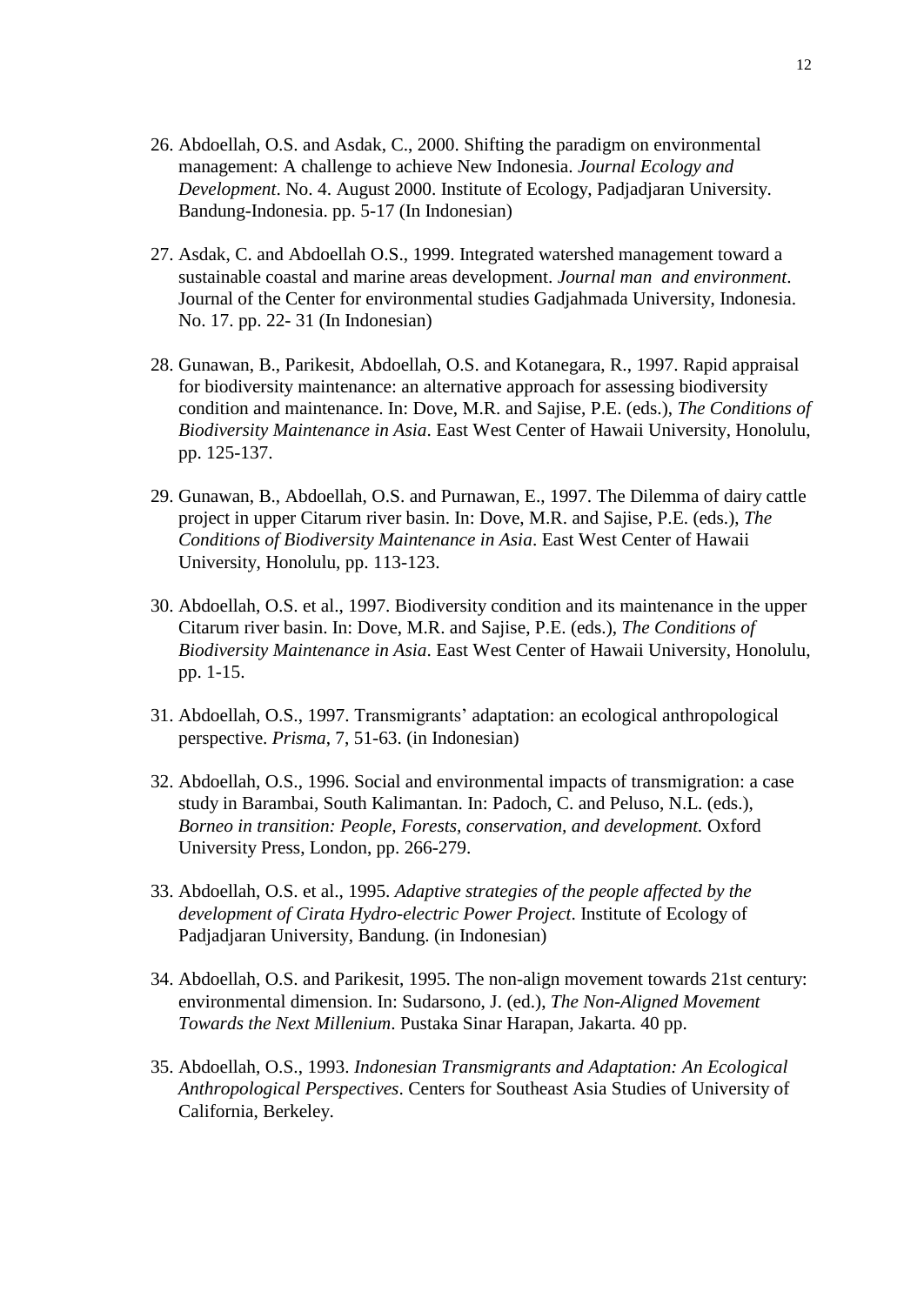- 36. Abdoellah, O.S., 1990. Homegardens in Java and their future development. In: Landauer, K. and Brazil, M. (eds.), *Tropical Homegardens*. United Nations University Press, Tokyo, pp. 69-79.
- 37. Abdoellah, O.S., 1985. Food consumption of Sundanese in Kampung Salamungkal, West Java. In: Suzuki, S. (ed.), *Human Ecological survey in rural West Java Villages in 1978 to 1982*. Nissan Science Foundation, Tokyo, pp. 116-129.
- 38. Abdoellah, O.S., 1987. The evolution of transmigration policies in Indonesia: government aims and popular response. In: Morgan, S. and Colson, E. (eds.), *People in upheaval*. Center for Migration Studies, New York, pp. 180-196.
- 39. Abdoellah, O.S., 1987. Comparative adaptive strategies of transmigrants in Indonesia: A case study in Barambai, South Kalimantan. In: Suzuki, T. and Ohtsuka, R. (eds.), *Human Ecology of Health and Survival in Asia and the South Pacific*. University of Tokyo Press, Tokyo, Japan. pp 73-91.
- 40. Christanty, L., Abdoellah O.S., Marten, G.G. and Iskandar, J., 1986. Traditional agroforestry in West Java: the pekarangan (homegarden) and kebun-talun (annualperennial rotation) cropping systems. In: Marten, G. G. (ed.), *Traditional Agriculture in Southeast Asia: A Human Ecology Perspective.* Westview Press, London, pp. 132- 158.
- 41. Abdoellah, O.S. and Marten, G.G., 1986. The complementary roles of homegradens, upland fields, and rice fields for meeting nutritional needs in West Java. In: Marten, G. G. (ed.) *Traditional Agriculture in Southeast Asia: A Human Ecology Perspective*. Westview Press, London, pp. 293-325.
- 42. Abdoellah, O.S. and Marten, G.G., 1984. *Production of Human Nutrients from Homegarden, Upland Field (kebun), and Rice Field Agricultural Systems in the Jatigede Area, West Java*. Working paper. East West Center of Hawaii University, Honolulu.

#### **Presentations**

- 1. Abdoellah, O.S.; Parikesit; Gunawan, B.; Megantara, E.N; Benito, A.K., 2005. Agroecological research for sustainable development: An interdisciplinary approach. Paper presented at the International Symposium on " Multidisciplinary perspective on the development of human resources in the era of globalization. Organized by Padjadjaran University and Leiden University. September 13-14, 2005.
- 2. Gunawan, B. and Abdoellah, O.S. 2005. Land degradation, population and other associated factors: The case of upland villages in the upper Citarum watershed. Paper presented in International Seminar on " Population Policy and Development Issues in Indonesia. Organized by Faculty of Social Sciences, The Flinders University of South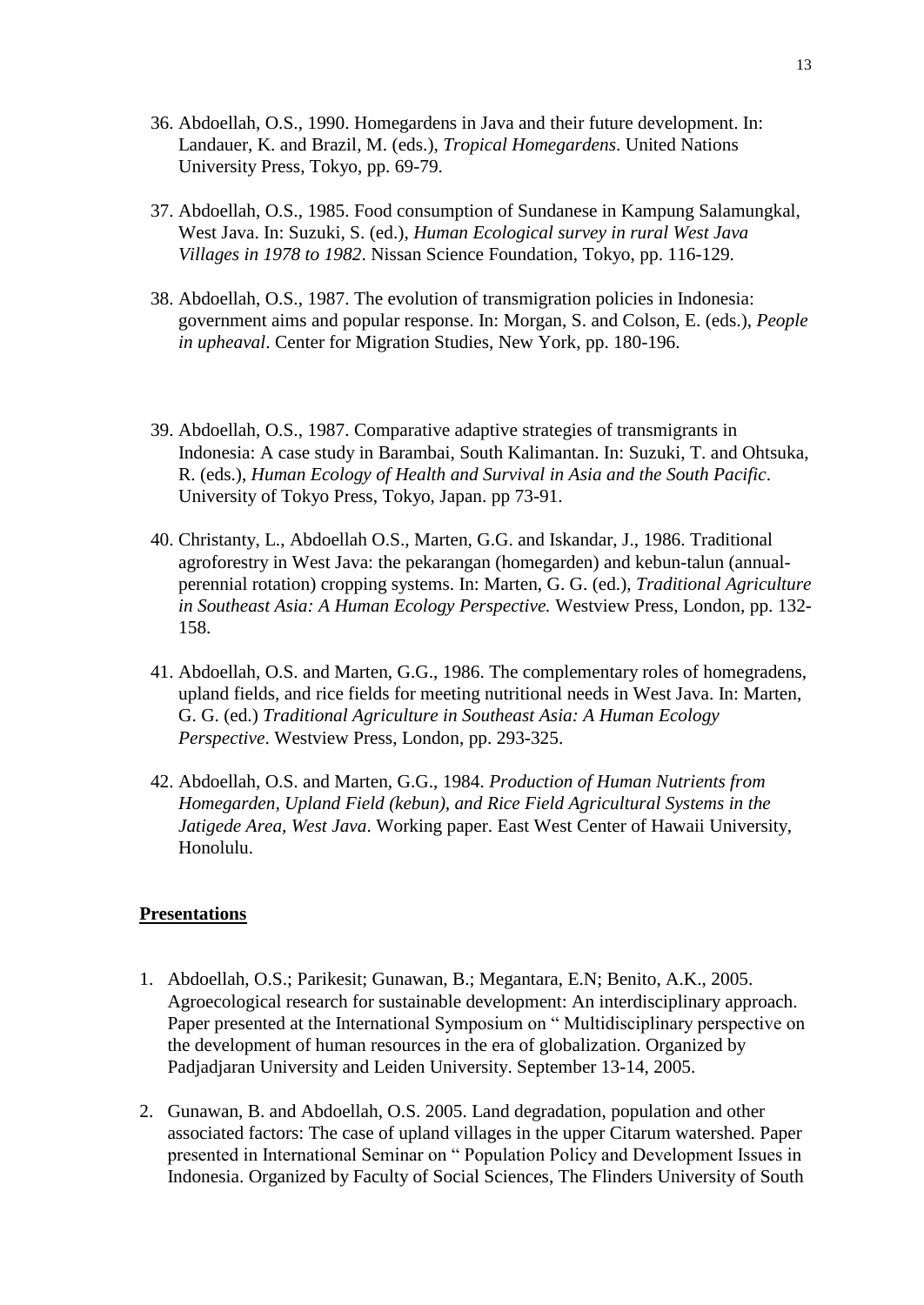Australia and Public Administration Department, Faculty of Social and Political Sciences- Padjadjaran University. July, 20, 2005.

- 3. Abdoellah, O.S.; Asdak, C; Takeuchi, K; and Benito, A.K. 2004. Ecological principles of traditional land-use system for a sustainable rural community: A case study in the upper Citarum. Paper presented at the International Seminar on "Towards rural and urban sustainable communities: Restructuring human-nature interaction" 6-7 January 2004. Bandung-Indonesia.
- 4. Abdoellah, O.S., Takeuchi, K., Parikesit, Gunawan, B. and Benito, A.K., 2003. Restructuring the sustainable rural society by introducing ecological principles of traditional land-use system in Indonesia: a case study in the upper Citarum Watershed. In Proceedings of the International Symposium on *Pursuing Sustainable Societies in Diverse Environments*. Kobe University, 27-29 June 2003, pp. 93-106.
- 5. Abdoellah, O.S. 2003. The role of scientific community in the implementation of sustainable development. In: Proceedings of *Forum Discussion on The Results and Implementation of World Summit for Sustainable Development.* Jakarta, 11 April 2003, pp. 47-56. (in Indonesian)
- 6. Abdoellah, O.S., Takeuchi, K., Parikesit, Gunawan, B., Kurnani, B.A. and Asdak, C., 2003. Bioresource management in the upper Citarum Watershed: towards sustainable biological production systems. In: Proceedings of the 2<sup>nd</sup> Seminar *Toward Harmonization between Development and Environmental Conservation in Biological Production.* The University of Tokyo, 16 February 2003, pp. 384-397.
- 7. Gunawan, B, Takeuchi, K. and Abdoellah, O.S., 2003. Challenge to enhance people participation in watershed management: response of the fish-farmers community in Saguling Reservoir, West Java, Indonesia. In: Proceedings of the 2<sup>nd</sup> Seminar *Toward Harmonization between Development and Environmental Conservation in Biological Production*. The University of Tokyo, 16 February 2003, pp. 501-519.
- 8. Parikesit, Takeuchi, K., Tsunekawa, A. and Abdoellah, O.S., 2003. Resource analysis of small-scale dairy production system in the upper Citarum Watershed, Indonesia: problem of sustainability. In: Proceedings of the 2nd Seminar *Toward Harmonization between Development and Environmental Conservation in Biological Production.* The University of Tokyo, 16 February 2003, pp. 481-500.
- 9. Abdoellah, O.S. and B. Gunawan 2003. Social aspect and community participation on environmental impacts analysis. Paper presented at the Seminar on *Sosialization on the Development of Oil and Gas Fields BP, West Java*. Bandung, 5-7 February 2003, 20 pp. (in Indonesian).
- 10. Abdoellah, O.S., Asdak, C., and Parikesit., 2002. The role of scientific community on the implementation on forest policy in the era of local autonomy : Pathway to achieve sustainable forest management. Paper presented at the seminar on *Forest management in the new paradigm of local autonomy*. Bandung, 29 October 2002. 18 pp. (in Indonesian)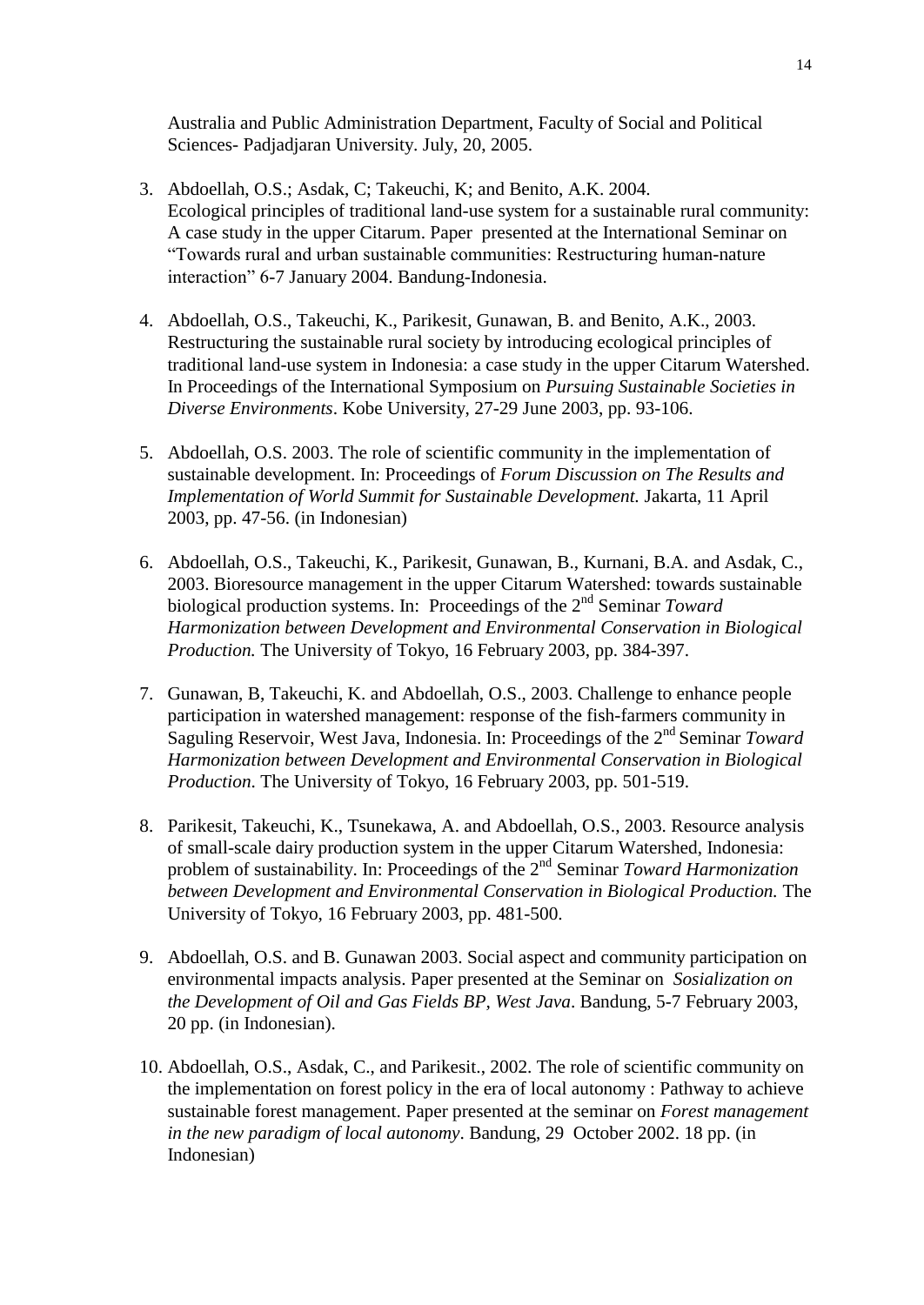- 11. Abdoellah, O. S., 2002. Social responsibility of scientific community in order to achieve the future environmental conditions: paving the way for sustainable development. Paper presented at *the Stadium Generale of Post Graduate Studies*. Padjadjaran University, 23 September 2002, 26 pp. (in Indonesian).
- 12. Abdoellah, O.S. and Megantara, E. , 2002. Environmental impacts assessment for development. Paper presented at the School of Staff and Commander of Indonesian Air Force XXXIX. Lembang, West Java. 21 August, 2002. 11 pp. (in Indonesian).
- 13. Abdoellah, O.S., 2002. Natural resources and environmental management in order to achieve sustainable development. Paper presented at the School of Staff and Commander of Indonesian Air Force XXXIX. Lembang, West Java. 21 August 2002. 18 pp. (in Indonesian).
- 14. Gunawan, B. and Abdoellah, O.S. 2001. To understand the social issues in environmental impact analysis. Paper presented at *the Environmental impact assessment training course* Organized by Center for environmental study, Bandung Institute of Technology. Bandung, 20 August – 1 September, 2001. 22 pp. (in Indonesian)
- 15. Abdoellah, O.S. and Gunawan. B., 2001. People participation on management of the dam. Paper presented at the National symposium on *People awarness on environmental management of the dam.* Jakarta , 20 March 2001. 14 pp. (in Indonesian)
- 16. Abdoellah, O.S., Takeuchi, K., Parikesit, Gunawan, B. and Hadikusumah, 2001. Structure and function of homegarden: a revisited. In: Proceedings of the  $1<sup>st</sup>$  Seminar *Toward Harmonization between Development and Environmental Conservation in Biological Production*. The University of Tokyo, 21 February 2001, pp. 167-185.
- 17. Parikesit, Takeuchi, K., Tsunekawa, A. and Abdoellah, O.S, 2001. Bioresource utilization in the changing landscape of upper Citarum Watershed: the importance of natural subsidy in rural production systems. In: Proceedings of the 1<sup>st</sup> Seminar *Toward Harmonization between Development and Environmental Conservation in Biological Production*. The University of Tokyo, 21 February 2001, pp. 141-166.
- 18. Abdoellah, O.S., Parikesit, Gunawan, B. and Hadikusumah, H.Y., 2001.Homegardens in the upper Citarum Watershed, West Java: a challenge for in situ conservation of plant genetic resources. Paper presented at the International workshop on *Contribution of Homegardens to in situ Conservation of Plant Genetic Resources in Farming Systems*. Wetzenhausen, Federal Republic of Germany, 17-19 July 2001, 21 pp.
- 19. Iskandar, J., Abdoellah, O.S. and Iskandar, B., 2000. Moral versus interest: social cultural environmental changes in the practicing of swidden cultivation of the Kanekes Community in West Java. Paper presented at the Seminar of *Health and Quality of Life*. Bandung, 16 pp. (in Indonesian)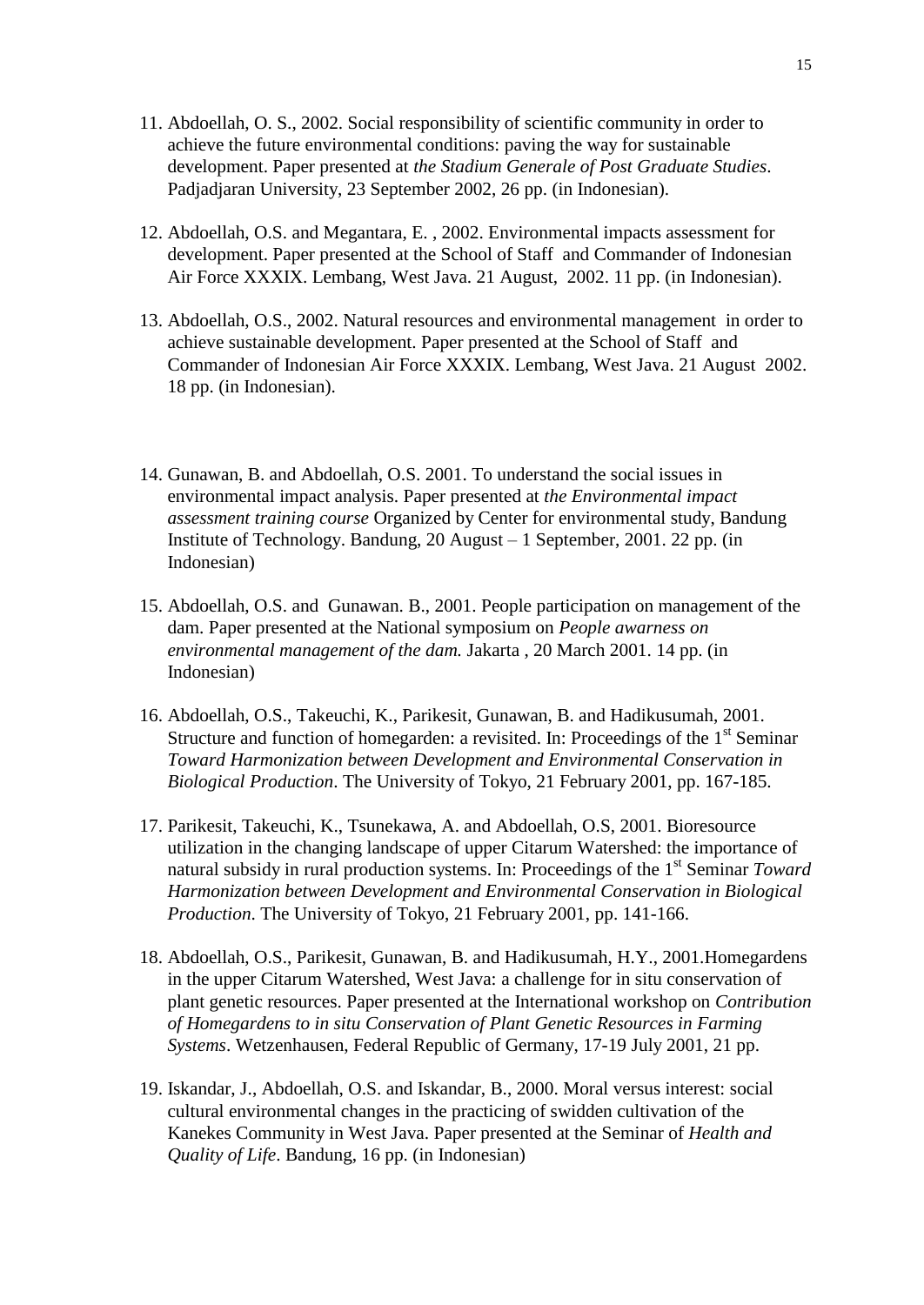- 20. Asdak, C., Salim, H., Kurnani. B.A., Megantara, E. and Abdoellah, O.S., 2000. Strategic environmental assessment in order to achieve strategic sustainable environmental management. Paper presented at national workshop on *Strategic environmental assessment: Possible and potential development in Indonesia*. Jakarta, 16 November 2000. 13 pp. (in Indonesian)
- 21. Gunawan, B, Takeuchi, K., Tsunekawa A. and Abdoellah, O.S., 2000. Utilization of forest resources in West Java, Indonesia: a need to reinvolve local people in forest management. Paper presented at the Workshop on *Bioresource Management*. The University of Tokyo, 29 November 2000.
- 22. Abdoellah, O.S. 2000. Environmental impacts assessment for development. Paper presented at the School of staff and commander of Indonesian air force XXXII. Lembang, West Java. 9 November 2000. 11 pp. (in Indonesian).
- 23. Abdoellah, O.S., 2000. Natural resources and environmental management in order to achieve sustainable development in Indonesia. Paper presented at the School of staff and commander of Indonesian air force XXXII. Lembang, West Java. 9 November 2000. 18 pp. (in Indonesian).
- 24. Abdoellah, O.S. 2000. Natural resource and environmental management in the context of National Development: Where we have to go ? Paper presented at the Celebration of the Padjadjaran University. Bandung, 4 September, 2000. 15 pp. (in Indonesian).
- 25. Asdak, C. and Abdoellah O.S., 2000. Past, present, and future condition of tropical peatlands: learning from our own mistake. Paper presented at the International Workshop on *Opportioning Global Costs and Benefits of Sustainable Management of Tropical Peatland*. University of Sriwijaya, 18-20 March 2000, 6 pp.
- 26. Abdoellah, O.S., 2000. The role of Islamic traditional school in economic empowerment and environmental management: future alternative. Paper presented at the International Workshop on *Sacred Gifts for a Living Planet*. Organized by ARC/WWF. Nepal, 13-17 November 2000, 10 pp.
- 27. Suwartapradja, O. S. and Abdoellah, O.S. , 2000. Population dynamic due to the development of dam : A Case study in Saguling dam, West Java. Paper presented at the National symposium on management lake and dam. Organized by Fishery Department, University of Padjadjaran, Bandung. 7 November 2000. 25 pp. (in Indonesian)
- 28. Abdoellah, O.S., 2000. Reorientation of environmental management paradigm: a case of tropical forest, Kalimantan. Paper presented at National Seminar on *Tropical Forest of Kalimantan: The Empowerment of the People to Prevent Forest and Land Fires*. Organized by Burung Enggang Foundation, 12-14 May 2000, 11 pp. (in Indonesian)
- 29. Abdoellah, O.S., 2000. Learning from our own mistakes: paths to a sustainable society in Indonesian Case. Paper presented at *YIES International Seminar*. Yamanashi, 25- 27 July 2000, 13 pp.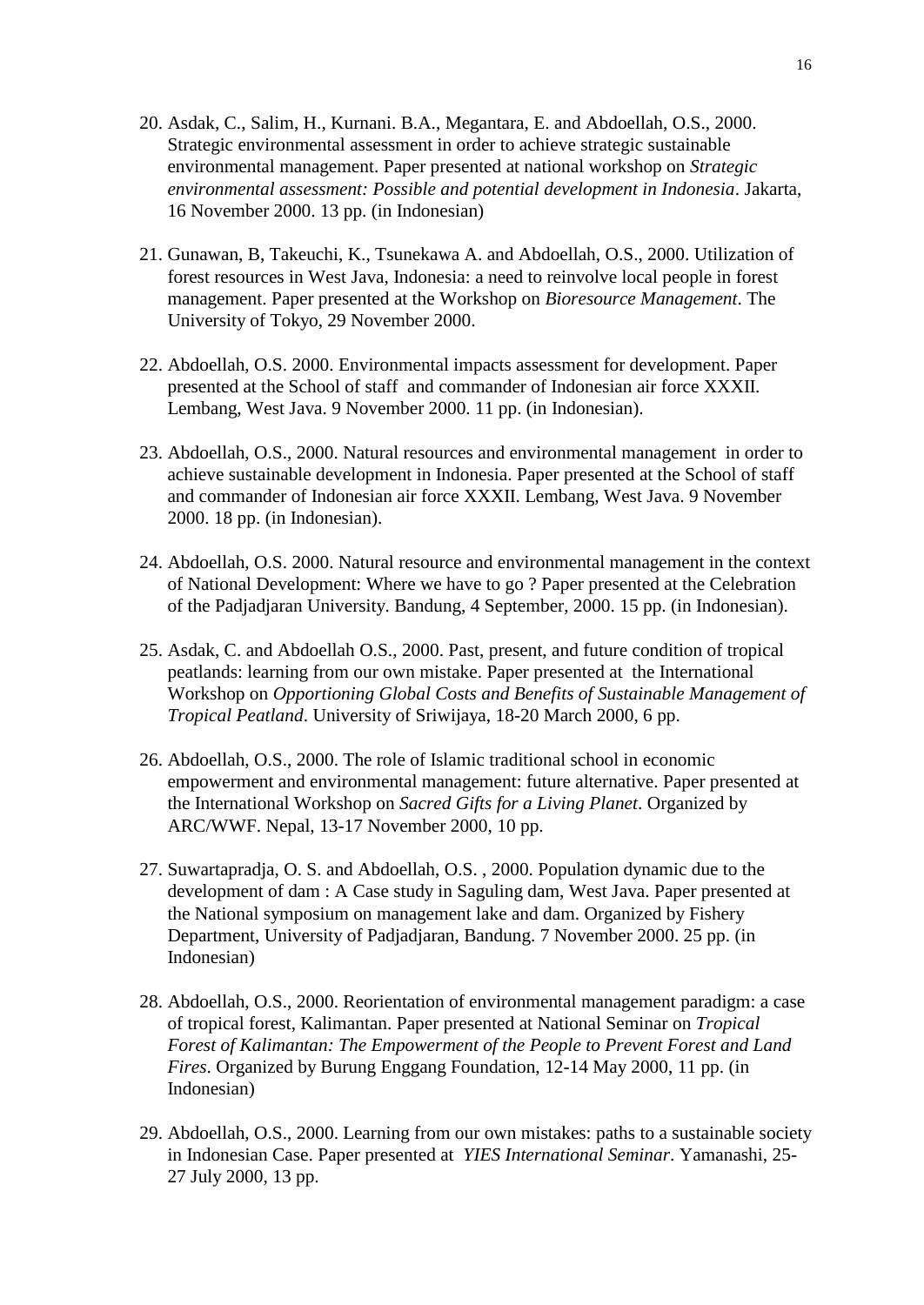- 30. Abdoellah, O.S. and Iskandar, J., 2000. Development of future agriculture based on ecological principle: a case study in upper Citarum Watershed, West Java. Paper presented at National Seminar on *Development Policy Analysis on Genetic Conservation: National and Global Issues*. Bogor, 18 October 2000, 15 pp. (in Indonesian)
- 31. Abdoellah, O.S., Parikesit and Takekuchi, K., 1999. Bamboo tree gardens in changing agricultural landscape of upper Citarum Watershed, Indonesia: owner's perception on its roles and future existence. Paper presented at the Workshop on *Bioresources Management*. University of Tokyo, October 1-14, 1999, 29 pp.
- 32. Abdoellah, O.S., 1999.The paradigm on environmental management: challenge to achieve new Indonesia. Paper presented at the *Executive Environmental Impact Assessment Course*. Organized by Institute of Ecology, Research Institute, Padjadjaran University and PERTAMINA. Bandung, 19-23 October 1999, 13 pp. (in Indonesian).
- 33. Abdoellah, O.S. and Asdak, C., 1999. Shifting of the paradigm on environmental management: a challenge to achieve New Indonesia. Paper presented at National Seminar *Reorientation of Paradigm on Environmental Management*. Organized by the Institute of Ecology, Research Institute, Padjadjaran University and Ministry on Environment. Bandung, 12 July 1999, 13 pp. (in Indonesian)
- 34. Abdoellah, O.S., 1998. Resettlement: a case study from Jatigede, West Java. Paper presented at the Symposium on *The Guideline Preparation of the Resettlement Scheme on Water Resource Projects*. Organized by the Direktorat Jenderal Pengairan and Asian Development Bank. Yogyakarta, 3-10 May 1998, 9 pp. (in Indonesian).
- 35. Abdoellah, O.S., 1997. The contribution of higher level education to implement harmonization among ecology, economy and technology. Paper presented at the Cultural symposium Indonesia-Malaysia VII. Bandung 18-20 December 1997. 13 pp. (in Indonesian)
- 36. Abdoellah, O.S. 1997. Social dimension on developing partnership. Paper presented at the seminar on Community empowerment in West Java. Organized by Padjadjaran University and Local government of West Java. Bandung, 15 – 17 October 1997. 17 pp. (in Indonesian)
- 37. Abdoellah, O.S., 1997. Modernization and indigenous environmental knowledge in Indonesia. Paper presented at *East West Environmental Linkages Research Network Workshop: Indigenous Environmental Knowledge and Its Transformations*. University of Kent at Canterbury, 6-13 May 1997, 13 pp.
- 38. Abdoellah, O.S. and Gunawan, B. 1997. The dynamic of social economic adaptation in resettlement areas: Case study in the development of Cirata hydroelectric power project, West Java Indonesia. Paper presented at the National seminar on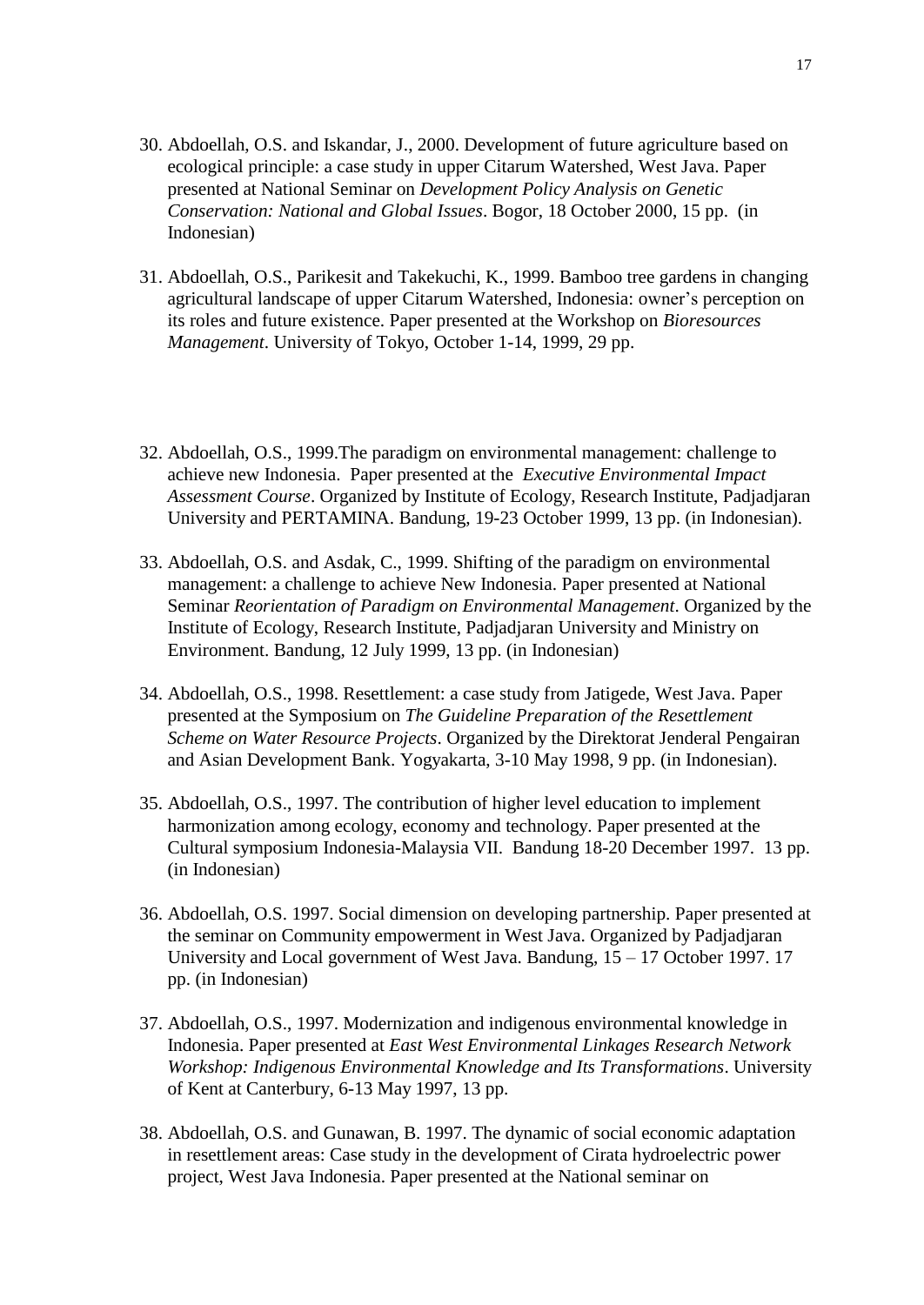*Anthropology and development and congress Indonesia Anthropology Association*. Jakarta, 26-29 Augustus 1997. 24 pp. (in Indonesian)

- 39. Abdoellah, O.S. , 1997. Social aspect on environmental impacts assessment. Paper presented at the *Environmental impacts assessment courses type A*. Organized by Institute of Ecology, Padjadjaran University. Bandung, 23 June – 3 July, 1997. 14 pp. (in Indonesian).
- 40. Abdoellah, O.S. and Parikesit, 1995. Impact of modernization on environment in Indonesia. Paper presented at the *Symposium Kebudayaan Indonesia - Malaysia*. Kuala Lumpur, 19 pp.
- 41. Abdoellah, O.S. et al., 1994. Communities and forest management in East Kalimantan: pathway to environmental stability. Paper presented at the *Seminar on Policy Dialogue on Natural Forest Regeneration and Community Management*. Honolulu, 2-4 March 1994, 47 pp.
- 42. Abdoellah. O.S., 1993. Transmigrants and adaptation. Paper presented at the Pithecanthropus Centennial 1893–1993: International Scientific Congress *Human Evolution in Its Ecological Context*. Leiden, 26 June to 1 July 1993, 19 pp.
- 43. Abdoellah, O.S. and Soemarwoto O., 1993. Forest as an agent of sustainable development. Paper presented at *the Global Forest Conference: Response to Agenda 21*. Bandung, 17-20 February 1993, 15 pp.
- 44. Abdoellah, O.S. and Marten, G.G., 1986. Production of human nutrients from pekarangan, kebun, and aawah Agricultural Systems in Jatigede Area, West Java. In: Proceedings of *the EAPI-SUAN Symposium on Research Impact of Development on Human Activity Systems in Southeast Asia.* Institute of Ecology of Padjadjaran University,
- 45. Abdoellah, O.S. et al., 1978. Structure of homegarden in Selajambe and Pananjung, West Java. In: Proceeding of the Seminar on *the Ecology of Homegardens II*. Institute of Ecology of Padjadjaran University. (in Indonesian)

#### **Awards** :

- 1. Satya Lancana Dwi Dya Sistha. Indonesian National Army (2001)
- 2. Satya Lancana Dwi Dya Sistha. Indonesian National Army (2002)
- 3. Satya Karya Bhakti Kelas 2 . Rector Padjadjaran University (2004)
- 4. Satya lancana Karya Satya 20 Tahun. President Republic of Indonesia (2005)
- 5. Satya Karya Bhakti Kelas 1. Rector Padjadjaran University (2010)
- 6. Satya Lancana Karya Satya 30 Tahun. President Republic of Indonesia (2012)
- 7. Satya Karya Bhakti Pendidikan. Rector Padjadjaran University (2012)
- 8. 200 Top Scientists in Indonesia version Google Scholar Citations Profiles. February, 2015.